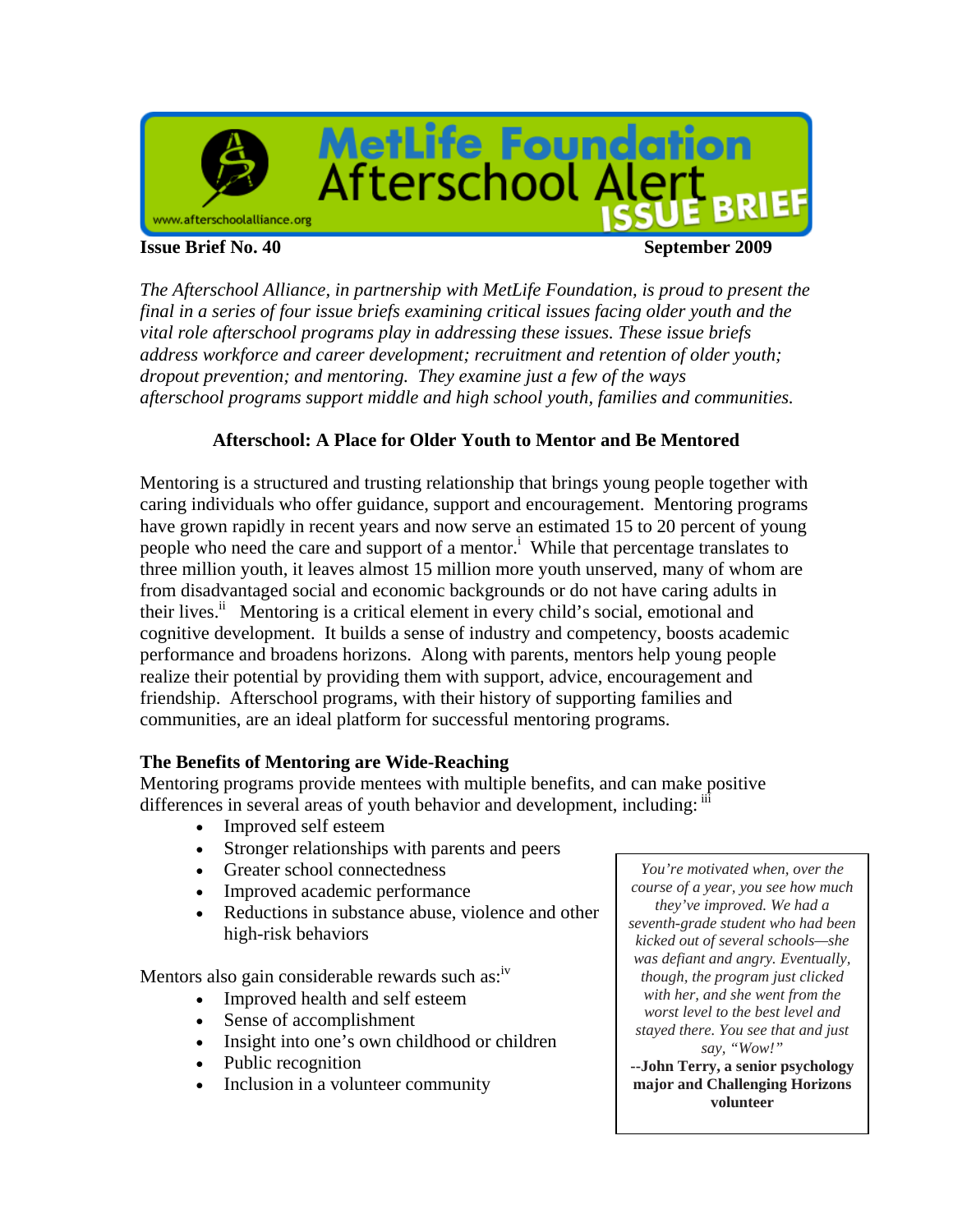The positive effects of mentoring are well documented, and as a result, many mentoring programs seek to expand their reach by integrating older youth as mentors to younger children. These relationships not only provide participants with the same benefits as traditional mentoring relationships, but also offer the youth mentors additional rewards  $in$ cluding: $v$ 

- High school credits
- Leadership opportunities
- Increased interest in social issues
- Greater respect for others' cultures
- Increased knowledge of child development
- Increased personal and interpersonal skills

# **Despite Clear Rewards, Barriers to Successful Mentoring Programs Exist**

The overall record of success of mentoring programs is encouraging. Studies show that mentoring relationships are most likely to promote positive outcomes when they are close, consistent and enduring.<sup>vi</sup> In order for mentoring relationships to be successful, they must incorporate several key elements:

- Close emotional bond based on empathy and authenticity, basic compatibility and opportunities for having fun.<sup>vii</sup>
- Youth-centered approach, focusing on the developmental needs of youth.<sup>viii</sup>
- Consistent, regular meetings, at least four hours per month.<sup>ixx</sup>
- $\bullet$  Enduring relationships that last one year or longer.<sup>xi</sup>

Most mentoring is site-based, taking place in a wide array of settings such as the workplace, faith-based organizations, community settings, juvenile corrections facilities, and schools, where the vast majority of mentoring takes place.<sup>xii</sup> School-based programs offer benefits such as convenience, safety and the ability to attract a wide pool of volunteers. However, there are downsides. Because the school-based mentoring approach is built around the school curriculum and calendar, it is inherently limited in its ability to create the

*Just by having Farid as my mentor, my sense of pride and independence rose…he was able to see me, and what I could be…I am most grateful that he volunteered to become a part of my life. --***Damon, a high school sophomore in Georgia** 

close, long-term relationships that are critical to successful mentoring.<sup>xiii</sup> Further, schoolbased programs tend to focus on academic achievement often at the expense of other enrichment activities and experiences. $\frac{div}{dx}$ 

# **Afterschool Programs are an Ideal Venue for Mentoring**

Afterschool incorporates the benefits of the school-based mentoring model without the potential limitations imposed by school calendars or a stringent focus on academics. Afterschool programs, many of which operate in summer and during holiday breaks, provide critical flexibility that allows participants to take part in experiences that reach beyond the traditional school calendar.<sup>xv</sup> Afterschool programs can engage communitybased organizations – expanding the pool of administrators and volunteers and providing more enduring relationships.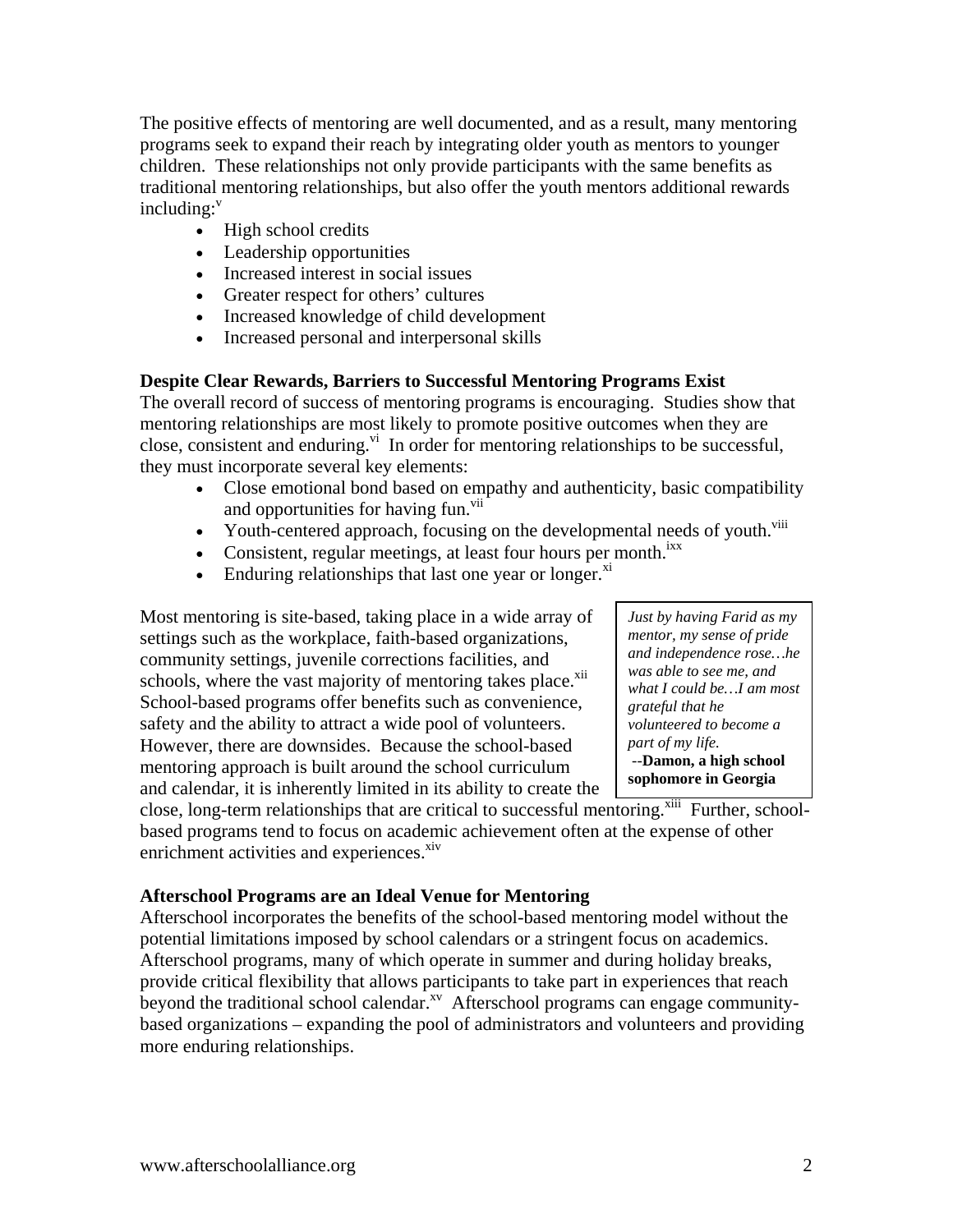Afterschool can also facilitate the involvement of older youth as mentors, providing them with a structured, familiar environment and supportive adults to help them fulfill their commitments as mentors to younger children, benefitting all participants.<sup>xvi</sup>

 **Challenging Horizons Program** (CHP) in Columbia, SC, provides two innovative afterschool mentoring programs: Transitional Mentoring and Self-Efficacy Enhancing Mentoring. The Transitional Mentoring program pairs students transitioning from elementary to middle school with college students taking a course on the transition from high school to college. The knowledge and enthusiasm of the college students, acting as role models, provides support for the middle school students, easing their transition to middle school while also promoting the goal of higher education. The Self-Efficacy program pairs mentors with youth who are receiving supplemental education. During weekly meetings, mentors teach self-regulation skills and promote positive attributes designed to help middle school students become self-reliant, persistent learners.

*My Little Sister Alexis is a shy, smart and funny sixth grader. She … loves to learn experientially – so, we're exploring her dream to become a doctor or a teacher by field trips to places that can fuel her desire to learn. Recently we went for her first outing (ever!) to the Pacific Science Center. For Alexis, it was magical. We also spent a very long time in the bumper cars at Seattle Center, uh, learning about the laws of physics, but, really, laughing and giggling and letting Alexis just be the 11 year old she is in a safe and fun space.* 

--**Tina, a Big Sister from Big Brothers Big Sisters of Puget Sound** 

Afterschool mentoring programs can offer access to long-term relationships, which are vital to successful mentoring. Mentors who have the opportunity to forge these bonds teach life-long skills that help young people navigate current challenges, while providing the foundation for success in the future.

> **Big Brothers Big Sisters of Puget Sound** in Seattle, WA, connects actively involved community members with middle school students. The goal of the program is to prevent and intervene in youth violence through mentorship – offering consistent, safe and stable support and encouragement. The program, which unites the public, private and nonprofit sectors, successfully matches 300 caring adults with 300 middle school students. Mentors meet with their student once a week, for at least a year, successfully addressing the challenges of truancy, violence and risky behavior in a holistic manner.

Offering access to enrichment activities that engage youth is a hallmark of a successful afterschool program, and also a critical component of a successful mentoring program. Providing participants with access to extracurricular activities strengthens bonds and boosts retention and participation. Connecting youth to caring adults is one of the key factors in keeping youth involved in afterschool programs – programs that inspire learning, keep kids safe and help working families.

 **Movement City** in Lawrence, MA combines arts and academic support with leadership development and multi-layered mentoring. This innovative mentoring program incorporates a residency program, in which college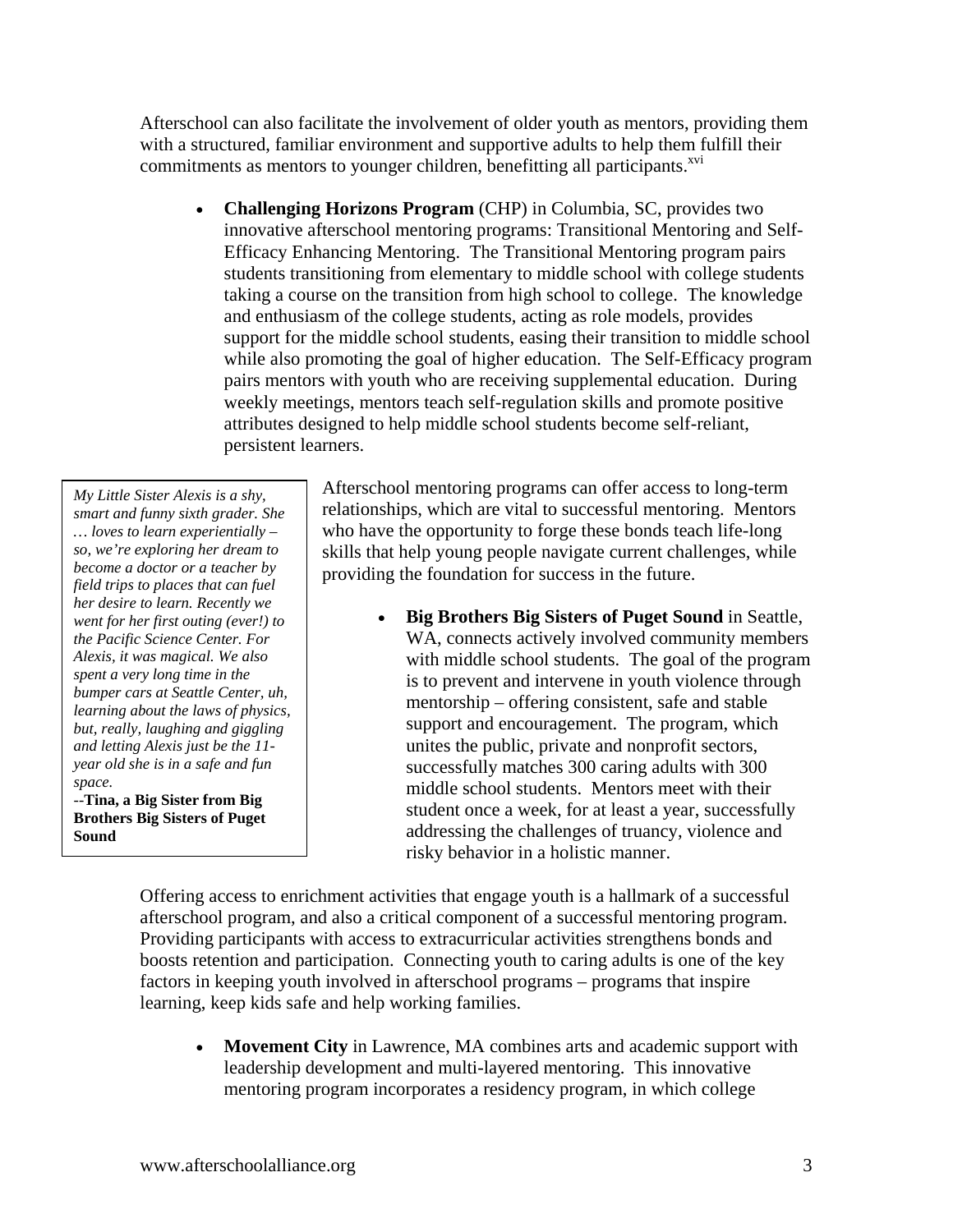seniors and recent graduates participate in everyday operations and develop the culture of the program, serving as role models and mentors to the program's youth. The residency program provides resident mentors free living space for up to two years in return for a commitment to Movement City, assisting in programs, workshops and activities. The program provides training to all staff, and encourages older teens to mentor younger participants. Paid staff members mentor both youth participants and residents.

Academic supports can be an important part of mentoring; pairing struggling students who may not have access to academic assistance with caring adults. These types of mentoring programs are often the turning point for students who might otherwise drop out of school.

 **Communities in Schools of Peninsula's Math Mentor Program** in Vaughn, WA provides trained adult mentors to middle school students who are at risk for academic failure, specifically in math. Together, the mentor and mentee discuss problem-solving techniques; identify equation

*I learned. I couldn't understand the teacher in class, but I did understand math with my mentor.*  --**Middle school math student at the Communities in Schools of Peninsula's Math Mentor Program** 

strategies; work on homework; play math games; use computer-assisted instruction; and focus on math basics to improve learning. The participants meet once a week, and continuously adjust their strategy based on the needs of the student. This approach leads to gains in math scores and innovative academic encouragement.

### **Conclusion**

All young people have the potential to succeed in life and contribute to society; however, not all youth get the support they need to thrive. Mentoring programs help give youth the confidence, resources and skills they need to reach their potential. Afterschool programs offer an ideal platform in which to implement the necessary components of a successful mentoring program, ensuring positive outcomes for all participants.

 $\overline{a}$ 

<sup>&</sup>lt;sup>i</sup> Mentor (2006). The National Agenda for Action. How to Close the America's Mentoring Gap.

<sup>&</sup>lt;sup>ii</sup> Rhodes, J.E., & DuBois, D.L. (2006). Understanding and facilitating the youth mentoring movement. *Social Policy Report*, 20(3). Available online at: http://www.srcd.org/documents/publications/spr/spr20- 3.pdf

iii Ibid.

iv Taylor, A., & Bressler, J. (1996). *Mentoring across Generations: Partnerships for Positive Youth Development*. Kluwer Academic/Plenum Press, New York, NY.

Herrera, C, Kauh T.J., Cooney, S.M., Grossman, J.B., & McMaken, J. (2008). *High School Students as Mentors. Findings from the Big Brothers Big Sisters School-Based Mentoring Impact Study.* Public/Private Ventures, Philadelphia, PA.

 $v<sup>i</sup>$  Rhodes, J.E., & DuBois, D.L. (2006). Understanding and facilitating the youth mentoring movement. *Social Policy Report*, 20(3). Available online at: http://www.srcd.org/documents/publications/spr/spr20- 3.pdf

vii Spencer, R. (2006). Understanding the mentoring process between adolescents and adults. *Youth Society*, 37, 287-315.